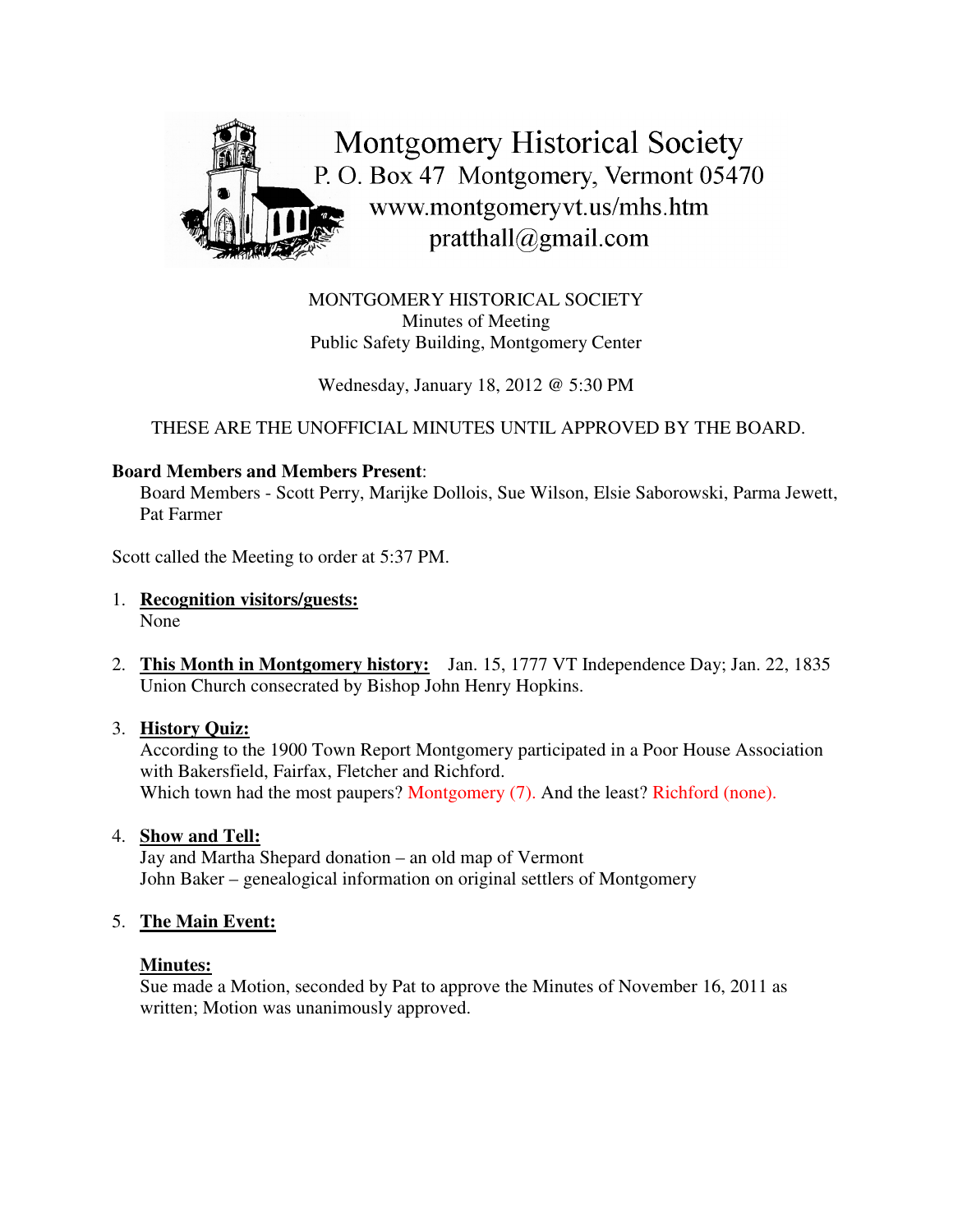## **Treasurer's Report:**

|--|

| Checking balance\$ 4,512.79             |  |
|-----------------------------------------|--|
| Savings Account – West Wall \$ 1,700.09 |  |
|                                         |  |
| Stained Glass windows CD5,790.56        |  |
|                                         |  |

This report does not include –

a) Funds received from the Eastman Foundation – \$2,500.00 towards the front hall restoration \$750.00 towards the summer concert series b) A \$100.00 donation towards oil refill from a member

Parma made a Motion, seconded by Marijke to approve the Treasurer's Report of January 18, 2012 as presented; Motion was unanimously approved.

Scott and Sue have been working on a preliminary budget for 2012 to be presented at the February meeting. The annual revenue is more than \$25,000; however, for tax purposes the IRS increased the requirement for tax filing to minimum revenue of \$50,000 for non-profit organizations.

#### **Membership:**

Marijke reported final membership for 2011: 221 members with a total contribution of \$11,710.00; the membership includes 6 honorary members, 15 new members, and 20 business partners; 26 2010 members did not renew.

#### **Old business:**

- A. Town History Book update no further action; Jo Anne is still gathering information for the first draft.
- B. CEA Marijke will be the contact person for the CEA gathering at Pratt Hall on January 20<sup>th</sup>.
- C. Review Events List dates were reviewed and some changed see attached.
- D. New Board Members Sue nominated Patty Perl- nomination was unanimously approved. Scott will follow up with Stacy Manosh to ask her to join the Board.
- E. 2012 calendar to date 121 calendars have been sold.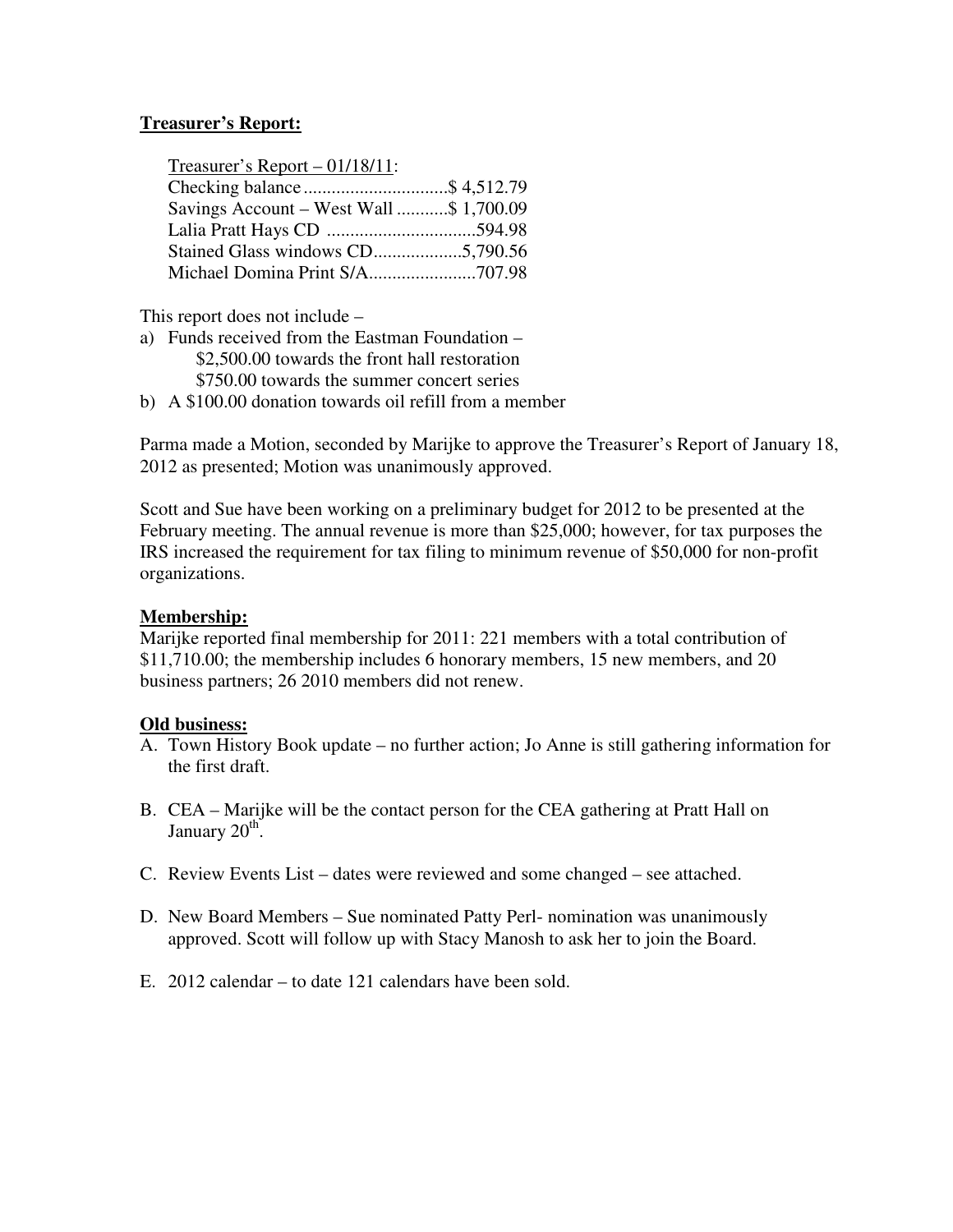F. Holiday weekend/Candles and Carols feedback – the Board would like to hear more traditional songs; they would also like Noela to consider recycling some of the old decorations to lower the cost.

Bernadette Early sent the following note to the Board:

"Thank you for the invitation to the Membership Holiday Gathering – very welcoming, delicious and beautiful. Also, Carols and Candles was enjoyable. A happy experience – a fond memory. Merry Christmas! Love and Blessings, Bernadette Rose Early"

- G. Radar scope:
	- 1) Teaching American History Grant
	- 2) Domina print fundraiser update
	- 3) Old maps project…..making progress
	- 4) Grant writing…..next year
	- 5) VT History Expo (Civil War) we registered \$50.00
	- 6) Ave Leslie Presentation Spring..…TBD
	- 7) Speakers: Spring...Tortolano May 17<sup>th</sup> and Bennett TBD
	- 8) Clayton Fuller artifacts/ephemera nothing found so far

# 6. **New business:**

- A. Concerts/Piano purchase at February meeting
- B. Budget at February meeting
- C. Town Report input- Civil War Article, other ideas? The Board approved the article Scott prepared for the Town Report – very well done!
- D. Possible Beers Atlas and large County Map acquisition from Marsha Phillips Scott to follow up.
- E. Sandwich Board Dan Malloy will be asked to repair the Board. Scott will follow up. Parma offered to restore the MHS sign.

# 7. **Adjourn:**

Pat moved a Motion, seconded by Elsie to adjourn at 6:57 P.M. Said Motion passed unanimously.

Respectfully submitted, Marijke M. Dollois